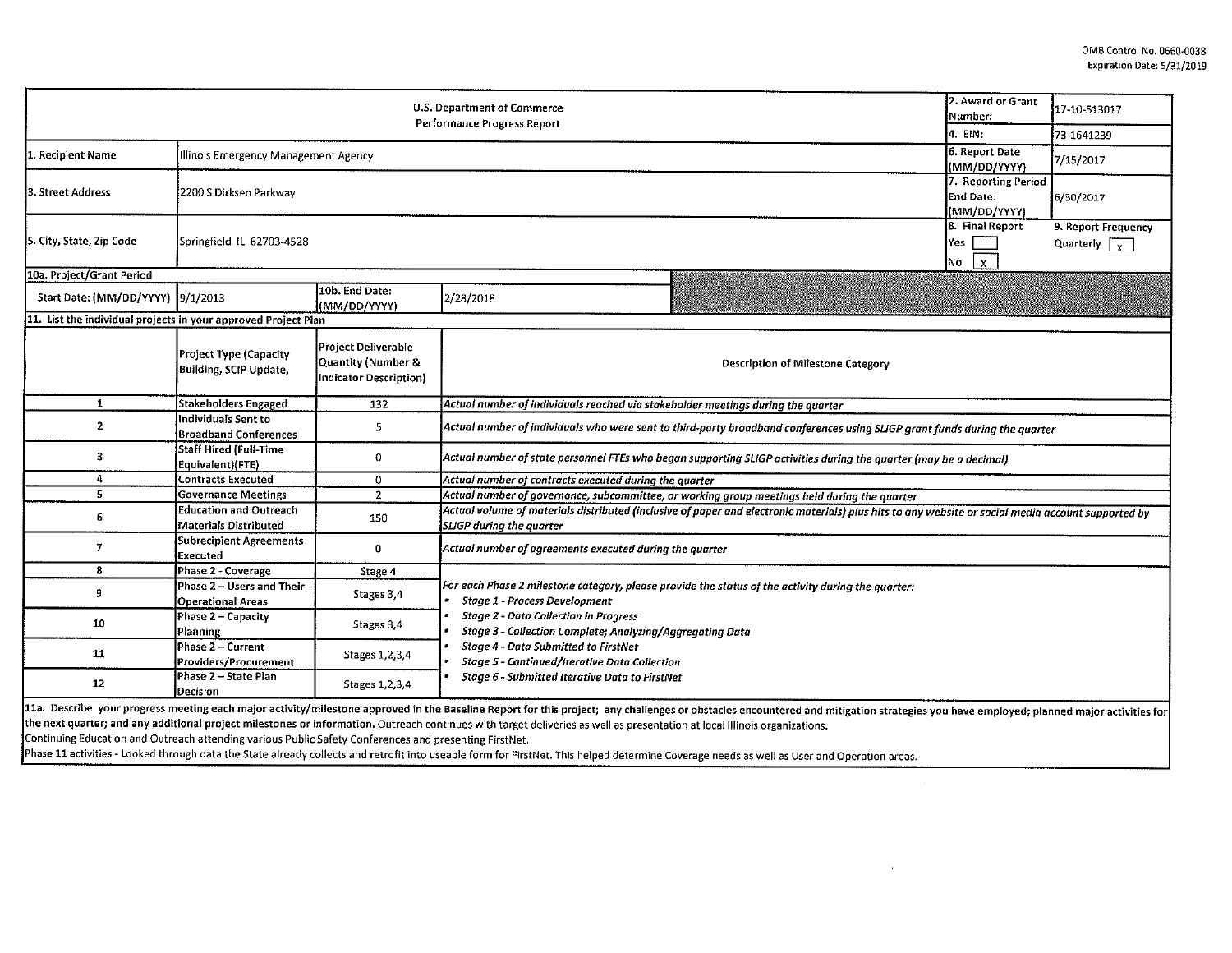.

Activities Apr 1 - Jun 30 Chrls Klndlespire attended PSCR Conference@ San Antonio, TX June 12-14, 2017. Joe Galvin, Bob Evans, Chris Kindlespire, and Dan Casey attended FIRSTNET State Plan Kicoff Meeting@ Dallas, TX June 7-8, 2017. Worked lllinols FirstNet vendor booth at the Illinois Association of County Officials Conference@ Springfield April 24 - 26, 2017. Worked Illinois FirstNet vendor booth at the Illinois Emergency Services Management Assoc Conference@ Springfield April 27 - 28, 2017. Worked Illinois FirstNet vendor booth at the Illinois Association of Fire Protection Conference@ Peoria June 22- 24, 2017. Bill Springer was an Instructor at AUXCOMM Class @St.Charles April 1-2. FirstNet was discussed. (16 Attendees) Bill Springer was an Instructor at COML Class @ Fox Lake April 5 - 7. FirstNet was discussed. (22 Attendees) Bill Springer was a facilitator and Instructor at the COMMEX Exercise @ Urbana June 13 - 15. FirstNet was discussed. (24 Attendees) !Uinois Terrorism Task Force Monthly Project Stakeholders Conference Call (April - 27 attendees) Auxillary Meetings RECCWG (Regional Emergency Communications Coordinating Work Groups) call - Monthly (Apr, May, June) Monthly Meetings with Region V PSBN (Apr) Monthly ILEA\$ (Illinois Law Enforcement Alarm Systems) Staff meetings (Apr, May, June) FirstNet Programmatic Update Sessions Webinar for SPOC's (quarterly) Governance Meetings Statewide Interoperability Executive Committee (SJEC) Monthly Meetings {Apr - 23 attendees & May- 20 attendees) leadership Meetings Weekly Core Team Project Calls - 5 meetings 11b. If the project team anticipates requesting any changes to the approved Baseline Report in the next quarter, describe those below. Note that any substantive changes to the Baseline Report must be approved by the Depart of Commerce before implementation. 11c. Provide any other information that would be useful to NTIA as it assesses this project's progress.

• Mailing Quarterly Illinois FirstNet Newsletters for Stakeholders

• Weekly Staff Meetings with Illinois FirstNet team and Monthly meetings

• Local county by County Outreach is complete and continuing Education and Outreach when requested and presenting at various Public Safety Conferences.

•The team is fully staffed and delivering all statutory elements as requested by FirstNet and NT!A.

•Illinois FirstNet has finished production of a video featuring various disciplines using FirstNet. This will be an educational tool showing stakeholders how FirstNet will be used.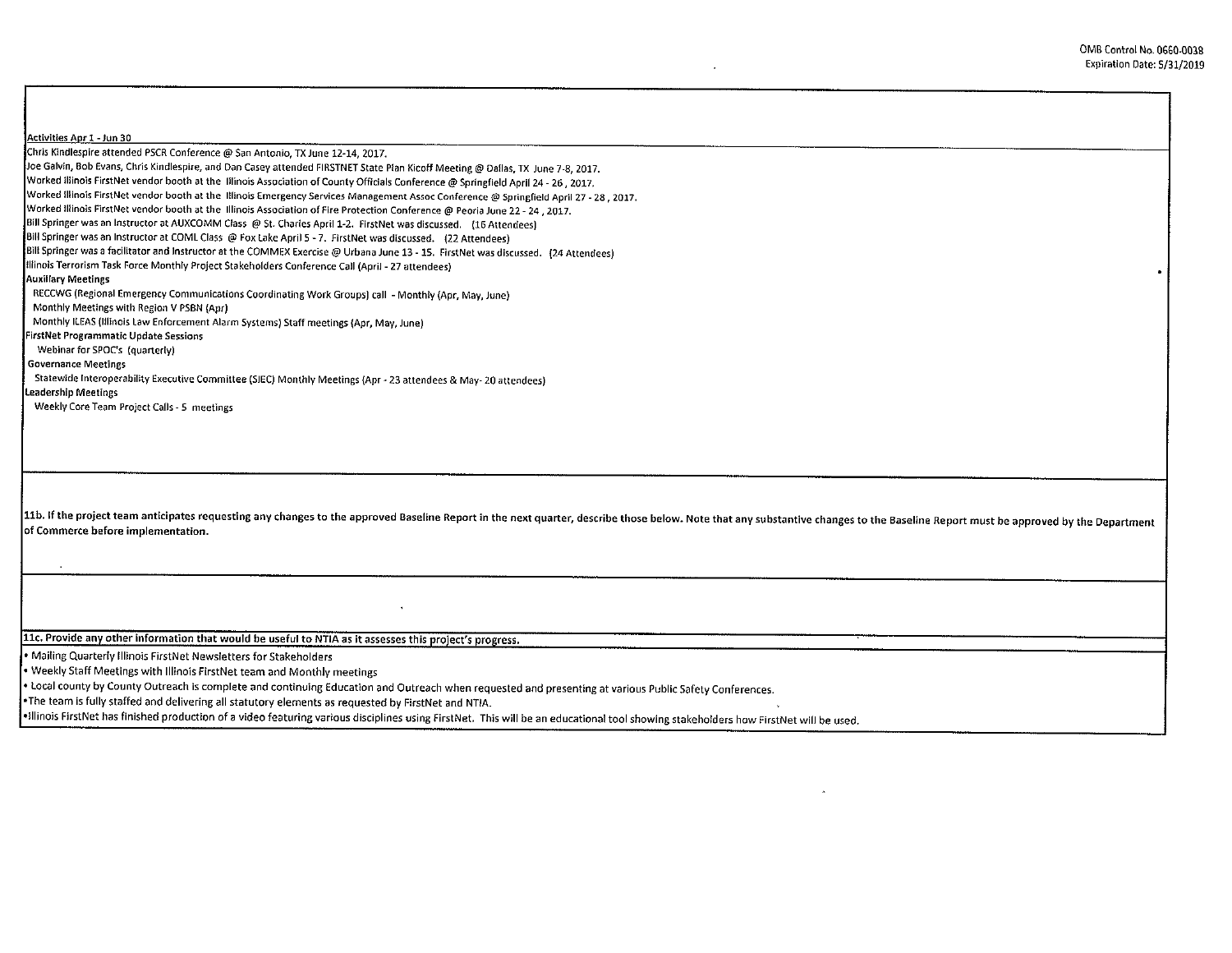| 11d. Describe any success stories or best practices you have identified. Please be as specific as possible.                                                          |                                                                                                                                                                                                                                                                                                                                                                                                           |                                                                                                                                                                  |                          |                      |                   |                   |                 |                                         |                                          |
|----------------------------------------------------------------------------------------------------------------------------------------------------------------------|-----------------------------------------------------------------------------------------------------------------------------------------------------------------------------------------------------------------------------------------------------------------------------------------------------------------------------------------------------------------------------------------------------------|------------------------------------------------------------------------------------------------------------------------------------------------------------------|--------------------------|----------------------|-------------------|-------------------|-----------------|-----------------------------------------|------------------------------------------|
| . Engaging with the Electric and Telephone cooperatives                                                                                                              |                                                                                                                                                                                                                                                                                                                                                                                                           |                                                                                                                                                                  |                          |                      |                   |                   |                 |                                         |                                          |
| . Engaging with the IL Universities and Carriers about public/private Partnerships                                                                                   |                                                                                                                                                                                                                                                                                                                                                                                                           |                                                                                                                                                                  |                          |                      |                   |                   |                 |                                         |                                          |
| . Leadership Support - Engagement with State Leadership [Early on. Monthly Meetings with State CIO, CTO, CISO, and Governor                                          |                                                                                                                                                                                                                                                                                                                                                                                                           |                                                                                                                                                                  |                          |                      |                   |                   |                 |                                         |                                          |
| . Our State Project plan has been used by many other States. We have presented our outreach plan on a national level mutiple times.                                  |                                                                                                                                                                                                                                                                                                                                                                                                           |                                                                                                                                                                  |                          |                      |                   |                   |                 |                                         |                                          |
| Our 120 Members Multi-Discipline/Multi-Jurisdictional stakeholder group meets every month.                                                                           |                                                                                                                                                                                                                                                                                                                                                                                                           |                                                                                                                                                                  |                          |                      |                   |                   |                 |                                         | • Illinois FirstNet has                  |
| finished production of a video featuring various disciplines using FirstNet. This will be an 11 min educational tool showing stakeholders how FirstNet will be used. |                                                                                                                                                                                                                                                                                                                                                                                                           |                                                                                                                                                                  |                          |                      |                   |                   |                 |                                         | · Illinois FirstNe                       |
| representa the holistic hneeds ofg the entire Public Safety/Public Service commuinty in Illinois                                                                     |                                                                                                                                                                                                                                                                                                                                                                                                           |                                                                                                                                                                  |                          |                      |                   |                   |                 |                                         |                                          |
| 12. Personnel                                                                                                                                                        |                                                                                                                                                                                                                                                                                                                                                                                                           |                                                                                                                                                                  |                          |                      |                   |                   |                 |                                         |                                          |
| 12a. If the project is not fully staffed, describe how any lack of staffing may impact the project's time line and when the project will be fully staffed.           |                                                                                                                                                                                                                                                                                                                                                                                                           |                                                                                                                                                                  |                          |                      |                   |                   |                 |                                         |                                          |
|                                                                                                                                                                      |                                                                                                                                                                                                                                                                                                                                                                                                           |                                                                                                                                                                  |                          |                      |                   |                   |                 |                                         |                                          |
| 12b. Staffing Table - Please include all staff that have contributed time to the project. Please do not remove individuals from this table.<br>Job Title             |                                                                                                                                                                                                                                                                                                                                                                                                           |                                                                                                                                                                  |                          |                      |                   |                   |                 |                                         |                                          |
| Grant Program Manager-Bob                                                                                                                                            | FTE%                                                                                                                                                                                                                                                                                                                                                                                                      | Project (s) Assigned<br>Point of Contact for State Administrative Agency (Illinois Emergency Management Agency) and Liaison with National Telecommunications and |                          |                      |                   |                   |                 |                                         | Change                                   |
| Evans                                                                                                                                                                | 75                                                                                                                                                                                                                                                                                                                                                                                                        |                                                                                                                                                                  |                          |                      |                   |                   |                 |                                         |                                          |
|                                                                                                                                                                      |                                                                                                                                                                                                                                                                                                                                                                                                           | Information Administration (NTIA)                                                                                                                                |                          |                      |                   |                   |                 |                                         |                                          |
|                                                                                                                                                                      |                                                                                                                                                                                                                                                                                                                                                                                                           |                                                                                                                                                                  |                          |                      |                   |                   |                 |                                         |                                          |
|                                                                                                                                                                      |                                                                                                                                                                                                                                                                                                                                                                                                           |                                                                                                                                                                  |                          |                      |                   |                   |                 |                                         |                                          |
|                                                                                                                                                                      |                                                                                                                                                                                                                                                                                                                                                                                                           |                                                                                                                                                                  |                          |                      |                   |                   |                 |                                         |                                          |
| 13. Subcontracts (Vendors and/or Subrecipients)                                                                                                                      |                                                                                                                                                                                                                                                                                                                                                                                                           |                                                                                                                                                                  |                          |                      |                   |                   |                 |                                         |                                          |
| 13a. Subcontracts Table - Include all subcontractors. The totals from this table must equal the "Subcontracts Total" in Question 14f.                                |                                                                                                                                                                                                                                                                                                                                                                                                           |                                                                                                                                                                  |                          |                      |                   |                   |                 |                                         |                                          |
|                                                                                                                                                                      | <b>Subcontract Purpose</b>                                                                                                                                                                                                                                                                                                                                                                                |                                                                                                                                                                  |                          |                      | Contract          |                   |                 |                                         |                                          |
| Name                                                                                                                                                                 |                                                                                                                                                                                                                                                                                                                                                                                                           |                                                                                                                                                                  | Type<br>(Vendor/Subrec.) | RFP/RFQ Issued (Y/N) | Executed<br>(Y/N) | <b>Start Date</b> | <b>End Date</b> | <b>Total Federal Funds</b><br>Allocated | <b>Total Matching Funds</b><br>Allocated |
| System (ILEAS)                                                                                                                                                       | 80% of SWIC (Joe Galvin) time dedicated to SLIGP,<br>80% time for Technical System Architect (Bill<br>Springer), 100% time for Data Analyst (Dan Meske),<br>Illinois Law Enforcement Alarm 80% time for Grant and Travel coordinator (Lori Bell)<br>personnel, travel, statewide and regional<br>conferences, meeting expenses, printing, office<br>supplies, technology and<br>management/administration |                                                                                                                                                                  | Sub-recipient            |                      | Υ                 | 9/10/2013         | 2/28/2018       | \$1,538,812.05                          | \$0.00                                   |
|                                                                                                                                                                      |                                                                                                                                                                                                                                                                                                                                                                                                           |                                                                                                                                                                  |                          |                      |                   |                   |                 |                                         |                                          |
|                                                                                                                                                                      |                                                                                                                                                                                                                                                                                                                                                                                                           |                                                                                                                                                                  |                          |                      |                   |                   |                 |                                         |                                          |
| 13b. Describe any challenges encountered with vendors and/or subrecipients.                                                                                          |                                                                                                                                                                                                                                                                                                                                                                                                           |                                                                                                                                                                  |                          |                      |                   |                   |                 |                                         |                                          |
|                                                                                                                                                                      |                                                                                                                                                                                                                                                                                                                                                                                                           |                                                                                                                                                                  |                          |                      |                   |                   |                 |                                         |                                          |
| None to report this quarter                                                                                                                                          |                                                                                                                                                                                                                                                                                                                                                                                                           |                                                                                                                                                                  |                          |                      |                   |                   |                 |                                         |                                          |